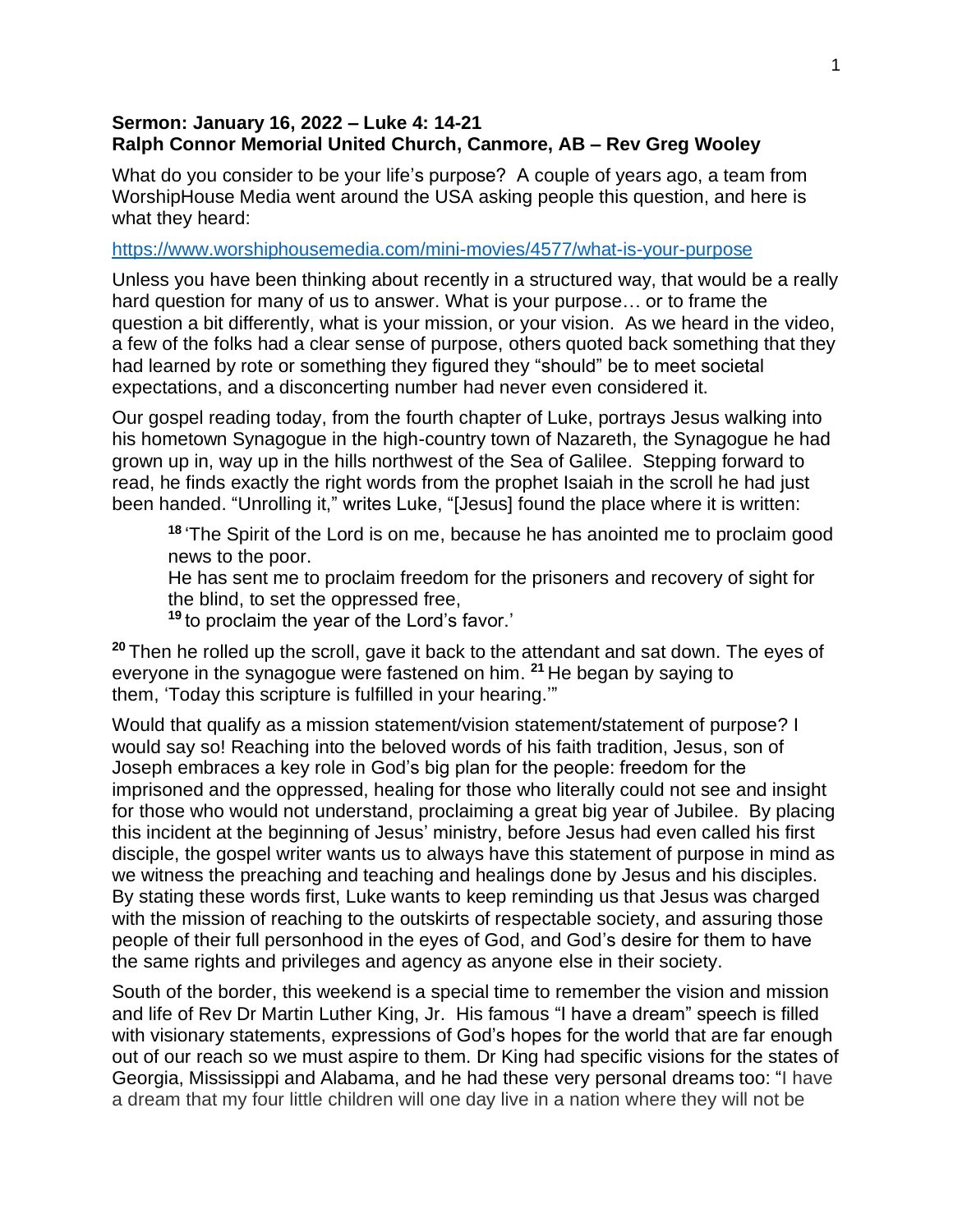judged by the color of their skin but by the content of their character." He also had dreams that, like Jesus, aligned his vision with the vision of Isaiah (chapter 40): "I have a dream that one day every valley shall be exalted, every hill and mountain shall be made low, the rough places will be made plain, and the crooked places will be made straight, and the glory of the Lord shall be revealed, and all flesh shall see it together….With this faith, we will be able to hew out of the mountain of despair a stone of hope. With this faith we will be able to transform the jangling discords of our nation into a beautiful symphony of brotherhood. With this faith we will be able to work together, to pray together, to struggle together, to go to jail together, to stand up for freedom together, knowing that we will be free one day." And while Dr King only lived long enough to see some first steps of progress toward this vision, the dream did not die with the dreamer. His vision, alongside the vision articulated by Jesus, remain very much alive in the hearts of believers today.

So we hear Jesus proclaiming his vision, his purpose… and we recall Dr King doing that as well. What about us? As this pandemic drones on, and we continue to be apart from one another with hopes of protecting one another, the task of discerning our mission, vision or purpose might not be at the top of our agenda. But experience has taught me that taking even a few moments to discern some sort of God-honouring framework for what I am up to, where I am, at this moment in my life, is critical if I am to do anything more than just stumble from brushfire to brushfire. Taking the time to prayerfully and honestly examine self, and context, and what one understands of God's will, *and maybe even to write it down,* helps to define purpose and direction and accountability, while also reminding us that this life journey we are on is not separate from the big work that Christ is about. That may be easier said than done, as one Blursday morphs into another one, but still: examining one's life, and regarding that life as purposeful, can be helpful to one's mental, emotional, spiritual and even physical health.

It may seem presumptuous to move from Jesus expressing his purpose, to Martin Luther King Jr speaking of his dreams, to considering my own mission, but here's the thing: one of the ways I can most easily short-circuit the mission of Christ in the world, is to assume that there is such a gap between influential public figures and me, or between Christ and me, that my contribution to the agenda of justice, equity and love is inconsequential. Contrary to this thought, let me say this: the things I do, the things we do, the actions and activities we engage in, our willingness to repeatedly speak the truth in love, are precisely the ways that Christ lives in the world. There are some parts of Christ's work that need a whole bunch of willing helpers, there are parts of Christ's work that require systemic change within societies and economies and governments, and within that multi-pronged agenda there are things that specifically need you.

And lest we think that I'm just talking about a "task" here – getting clear on one's own purpose or mission or vision – what underlies the task, is belief. Do I honestly believe that God has a purpose for me? And for those of us with several decades under our belt, who may have been more accustomed to ask these kinds of questions earlier on as we were choosing a career path, there's the follow-up question, does God still have a purpose for me? Because these are important questions to grapple with, later on in the